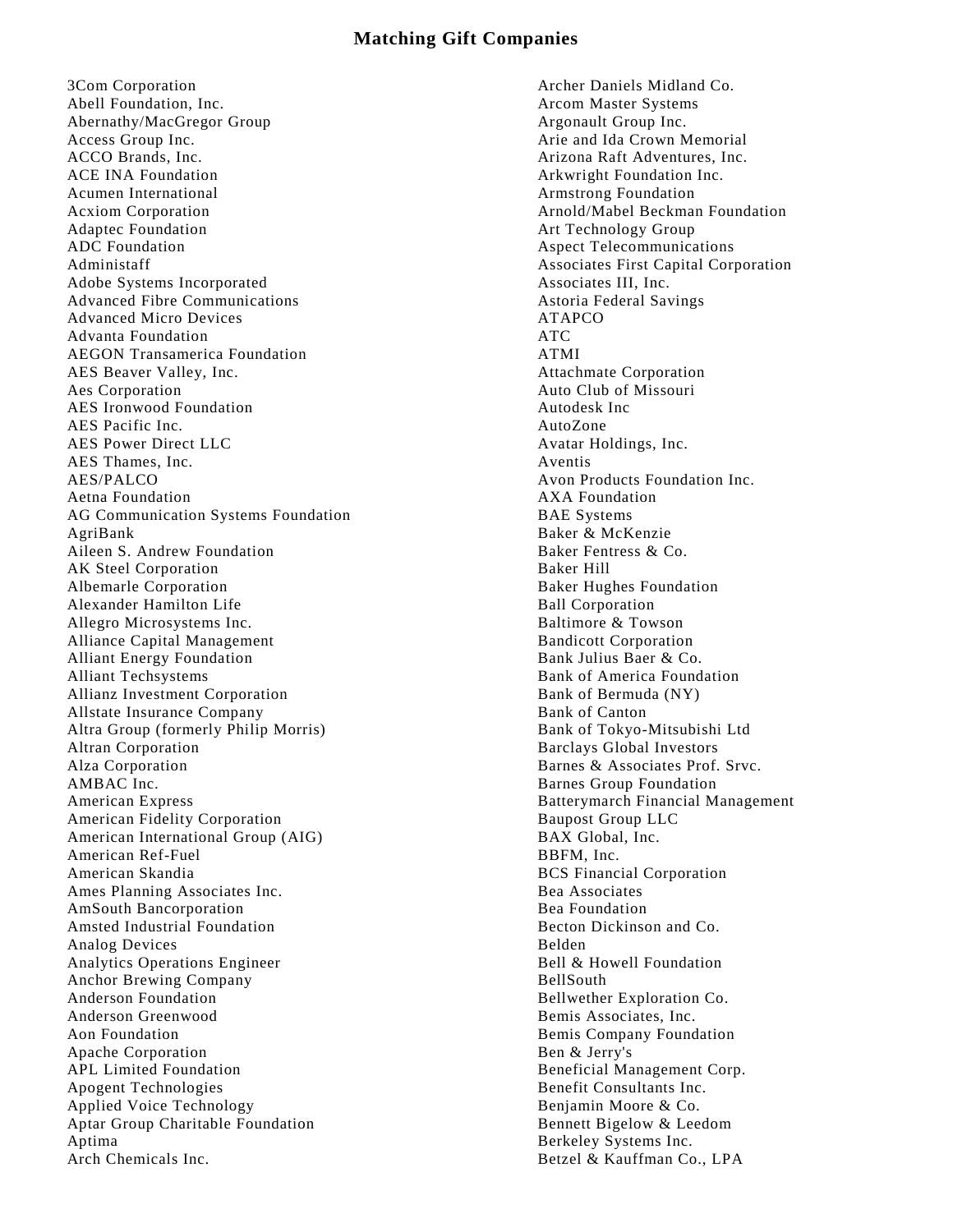BF Goodrich BIRD Companies Charitable Fdtn. Birkenstock Footprint Sandals Black & Decker Corporation Blount Foundation Inc. Blueridge Technologies, Inc. BMC Foundations Bollinger Fowler Co. Bonneville International Corp. Boole & Babbage Inc. Borden Foundation, Inc. Boston Foundation/Polaroid Fund BP AMOCO Foundation Braun Intertec Corp. Brinks Incorporated Brinks Incorporated Brobeck, Phleger & Harrison Charitable Foundation Broderbund Foundation Bromelkams, Henry A. Brown & Brown Insurance Bullitt Foundation Burlington Resources Burnham Foundation Business News Publishing Business Wire Business/Legal Reports Inc. C & H Distributors Inc. C.B. Fleet Co. C.R. Bard, Inc. Cadence Design Systems Inc. Calibre Systems, Inc. California HealthCare Foundation California Wellness Foundation Callaway Golf Company Calpine Foundation Candle Foundation Canon Financial Services, Inc. Cape Savings Bank Capital Group Companies Capital Markets Assurance Corp. Carlson Family Foundation Carolyn Foundation Carroll Financial Associates Castlerock Technology, Inc. CBIC (Contractors Bonding Ins.) CBS/Westinghouse Fdtn. CDW Computer Centers Celanese Americas Foundation Cendant Corporation Central Realty LLC Centura Bank CFX Corporation Charles & Helen Schwab Foundation Charles Mott Foundation Charles Schwab & Co. Inc. Chas Levy Company Cherne Contracting Corporation Chicago Tribune Foundation Children's Place Choice Hotels International Chubb & Son Inc.

Ciba Corning Diagnostics Corporation Ciena Corporation CILCO Sales and Marketing Cingular Wireless Cisco Foundation Cis-Us, Inc. Citgo Petroleum Corporation Citigroup Foundation Citrix Systems Inc. Claneil Enterprises Inc. Clariant Corporation Clark Boardman Callaghan Clarkston-Potomac, Inc. CMP Media Inc. CMS Energy Fund CNA Foundation Coach Coffee Communications Inc. Colorado Trust Coloran Commonwealth Fund Commonwealth Land Title Ins. Co. Community Bank Foundation Community Foundation Community Research Associates Computer Associates International Inc. Computer Network Technology Computerworld, Inc. Connaught Laboratories, Inc. Conrail Conseco Finance Foundation Consumer Programs Inc. Cooper Industries Foundation Corbett & Kane Corbis Corporation Corn Products International Corporate Software & Tech Inc. Cost Effective Maintenance Inc. Costco Wholesale Creative Communications Credit Suisse Assett Mgmt. Crisp Publications, Inc. Crump Insurance Services, Inc CSC Index Inc. CSG Systems Inc. Culver-Freeman Group Inc. Cummings Foundation D. O. Tech D.R.A. Dain Rauscher Danforth Foundation Inc. Dannon Company Datascope Corporation Davey Company Foundation David & Lucile Packard Foundation David L. Babson & Co., Inc. Davidson & Associates, Inc. Day-Timers, Inc. Dekalb Genetics Foundation Del Monte Corporation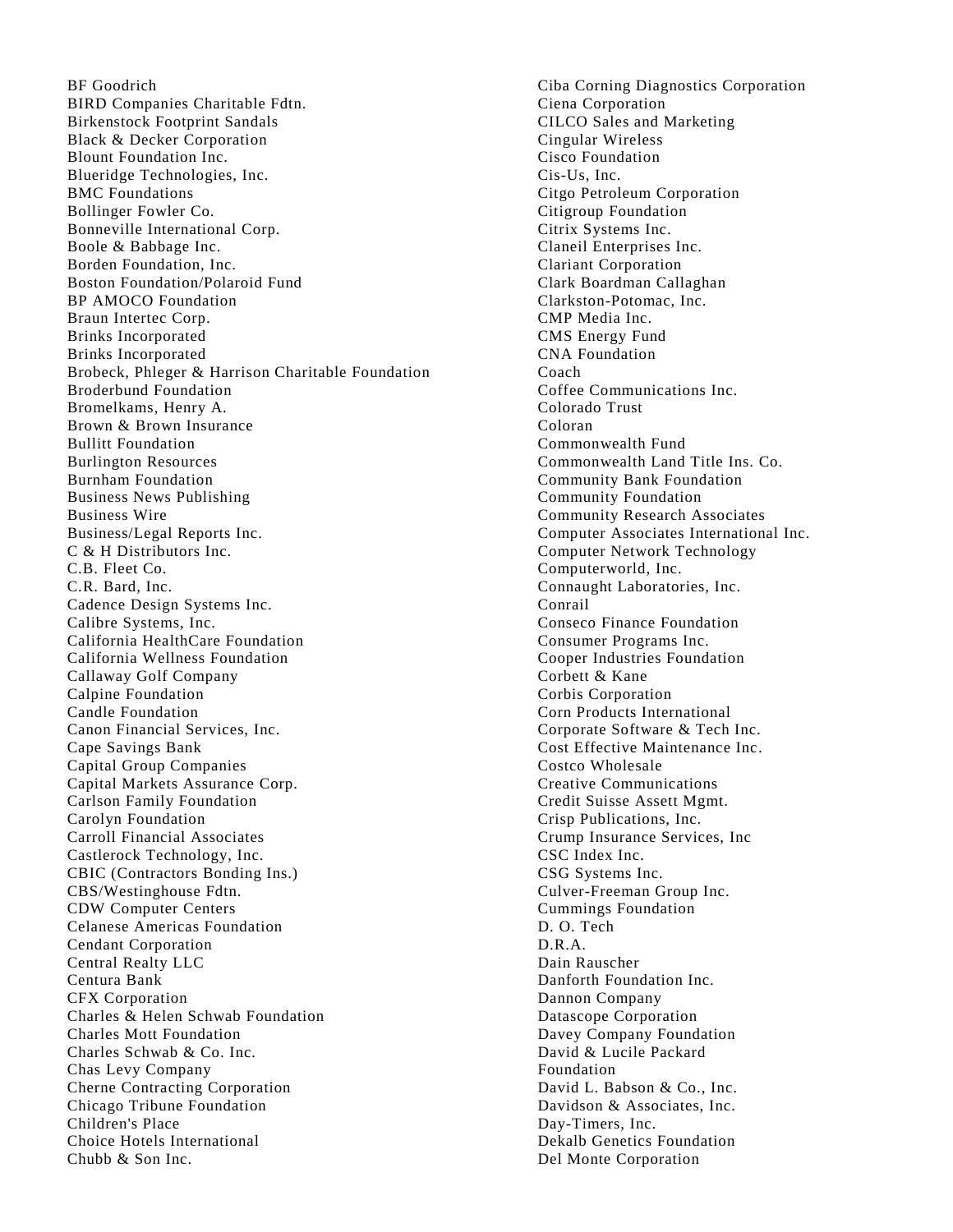Delaware Otsego Corporation Delta Consulting Group Delta Dental Delta Envir. Consultants Inc. Demag Delaval Turbomachinery Denso Manufacturing Michigan Denver Foundation Design House Inc. Deutsche Bank Americas Fdtn. DFS Group Limited DiBianca -Berkman Group Inc. Dictaphone Corporation Dime Bancorp Inc. Direct Selling Association Divine Inc. DMB Technologies, Inc. Documentation, Inc. Dodge Foundation Inc. Dominion Resources Inc. Donnelley Foundation Dougherty Financial Group DPIC Companies Inc. Dress Barn, Inc. Drug Information Association DSM Desotech Inc. DSP DST Systems Inc. Dun & Bradstreet Corporation Duracell Dynegy, Inc. E.P. Reid Inc. Ease Software, Inc. Eastern Bank Charitable Foundation Eastern Mountain Sports Eaton Vance Management eBay Foundation eFunds Egghead Discount Software Eileen Fisher Eisai Elangy Corporation Electronic Arts OutrEAch Endo Pharmaceuticals Endres Mfg. Co. Ensign -Bickford Foundation Enterprise Oil Entertainment Publications EnviroSource Inc. EOTT Energy Equal Sweetener Foundation Equifax Foundation Equitable Agri -Business Inc. Equitable Real Estate Mgmt. Ericsson Inc. Evelyn & Walter Haas Jr. Fund Everen Foundation Ewing Marion Kaffman Foundation Extended Systems Inc. Exxon Mobil Foundation, Inc. (retirees) F. B. Heron Foundation FaciliCorp

FactSet Research Systems Fel -Pro Mecklenburger Foundation Fiduciary Trust Company Finisterre Design & Development Finova Group Inc. First Bank System Foundation First Data Corporation First Interstate Bank of CA First Options First Quadrant Corporation First State Bank First Tennessee Bank Fischer Francis Trees & Watts, Inc. Fischer On Finance Fischer Scientific Intl. Inc. FleetBoston Financial Flora Family Foundation FM Global Foundation Follett Corporation Ford & Harrison LLP Ford Family Foundation Ford Foundation Forest Laboratories, Inc. Forest Phamaceuticals, Inc. Fort James Foundation Fortis Fortis Health Foundation Fortune Brands Inc. Foundation Advisers Inc. Frank Visceglia Foundation Frankel & Company Franklin Covey Co. Freddie Mac Foundation Freedom Forum Freeport -McMoran, Inc. Frey Foundation Friendship Foundation, Inc. Frigoscandia Food Process Sys. Frontier Capital Mgmt. Co. Frontier Geosciences, Inc. Fuji Film USA Fujitsu Network Communications Fund American Ent. Holdings G2 Architecture LLC Gannett Foundation Gartner Group Gary -Williams Company Gates Foundation, Bill and Linda Gateway Foundation GATX Corporation GE Foundation GE Osmonics Geico Philantropic Foundation Geller & Associates General Atlantic Partners General Physics Corporation General Re Corporation General Wholesale Electrical Genetech, Inc. Genzyme Surgical Products Geomatrix Consultants Inc.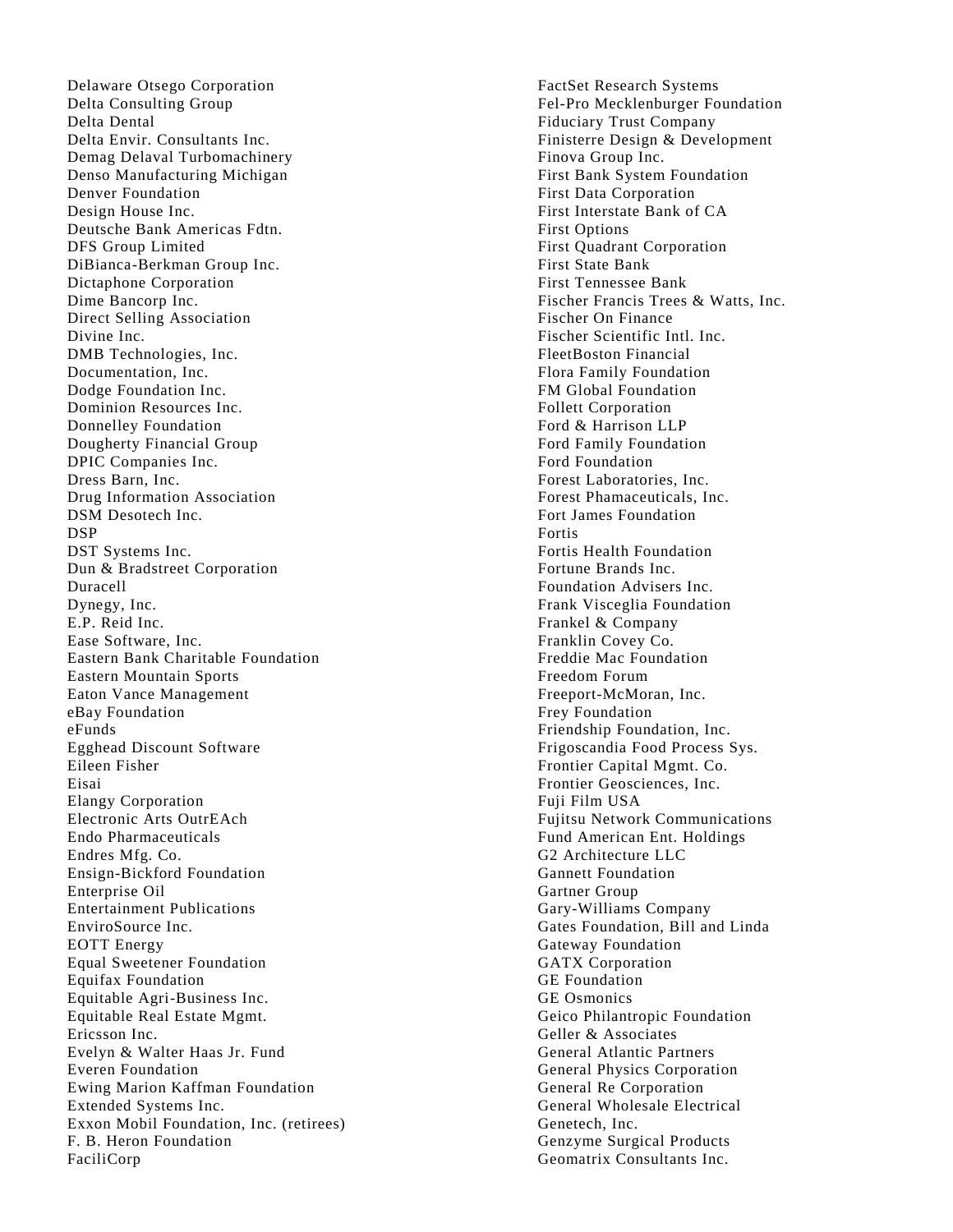George Rothert & Associates Inc. Gerber Foundation Gerling Global Gerson Bakar Foundation Giddings & Lewis Foundation Giffels -Webster Engineers, Inc. Gillette Company Gilman Paper Co. Foundation, Inc. Givaudan Gladys & Roland Harriman Fdtn. GlaxoSmithKline Foundation Glenmede Corporation Global One GMAC Commerical Mortgage Goulston & Storrs Grantham, Mayo, Van Otterloo & Co. Graphic Controls Corporation GrayCo, Inc. Greenpoint Bank Grocers Insurance Group Guard Insurance Companies Guideposts Associates, Inc. Guinness UDV North America GV Financial Advisors Haemonetics Corporation Hambrecht & Quist Group Hambro America Private Equity Hamilton Sundstrand Hancock Timber Resource Group Hanford Environmental Health Hanna Andersson Children's Fund Fdtn. Harcourt General Inc. Harder + Company Comm Research Harley -Davidson Financial Services Harris Bank Foundation Harry Frank Guggenheim Fdtn. Hatfield Quality Meats, Inc. (The Clemens Family Corp.) Haynie, Inc. HBO & Company Healthlink Helene Curtis Industries, Inc. Hemmings Motor News Henry J. Kaiser Family Fdtn. Henry Luce Foundation Herberts -O'Brien Inc. Heublein Foundation, Inc. Hewlett Foundation Hickory Tech Corporation Fdtn. Highland Telephone Corporative, Inc. Highmark Hillman Company Hitachi Credit America Corporation HLW International LLP Hobson Associates Holyoke Mutual Insur. Co. Home Depot Inc. Home Savings of America Hooper Foundation

Hooper Holmes, Inc. Host Marriott Household International Hub Distributing, Inc. Humana, Inc. Hungry Minds Hunter Douglas Hyde Family Foundation Hyperion Capital Management Inc. Hyperion Solutions Corporation Icicle Seafoods, Inc. IFF Foundation IHC Hospitals, Inc. IKOS Systems Illinois Tool Works Foundation (ITW) IMC Global Independence Investment Assoc. Independence Mining Company Industrial Dev. Intl., Inc. Industrial Indemnity InfoSpace Foundation Infotech ING Foundation Ingram Micro Injoy Productions Inc. Injured Workers Insurance Fund Institutional Investor, Inc. Insurance Services Office, Inc. Integrated Systems Consulting Grp. Inter Continental Hotels Group International Data Group, Inc. International Flow Services International Minerals & Chemical Corporation International Textile Workshop Interpublic Group of Companies Intertec Exhibitions Intuit Investors Fiduciary Trust Co. (IFTC) Iris Associates, Inc. Iris Graphics, Inc. Irvine Company ITG Inc. (Invest. Tech. Group) Ivy Laboratories, Inc. iXP J M Smith Foundation J. C. Seacrest Trust J. Paul Getty Trust J.C. Bradford & Co. James Wolfensohn Inc. Janus JByrons, Inc. JDS Uniphase Jefferies & Company Jefferson Pilot Financial JK Group Ttee for Visa International John A. Hartford Foundation John E. Fetzer Institute, Inc. John Hancock Financial Services John Hancock Prop./Casualty Insurance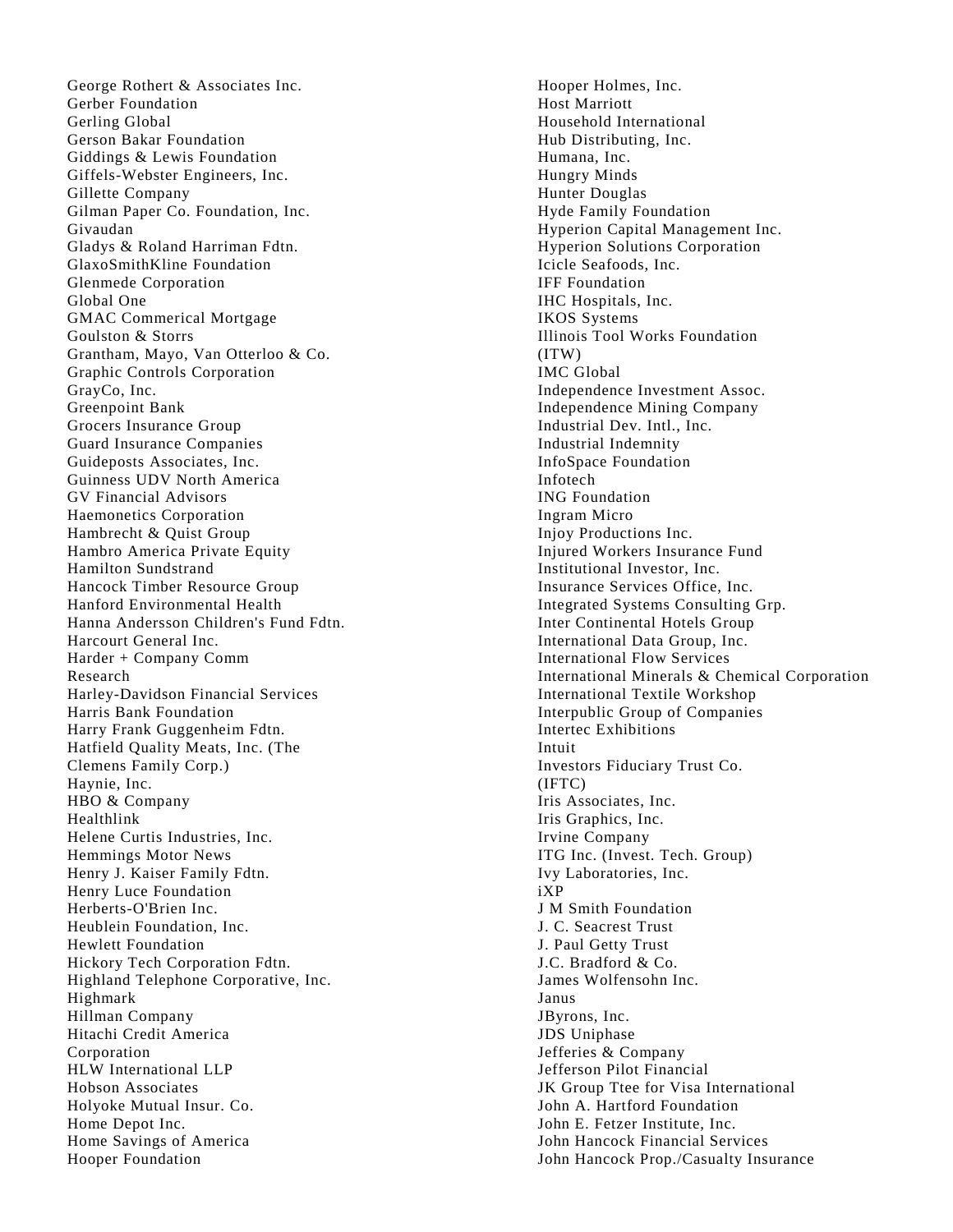John Labatt Foundation Johnson and Higgins Johnson Company, Inc. Joiner Associates Inc. Foundation Jones Lang LaSalle Josiah Macy Jr. Foundation Jostens Our Town Foundation Journal of Bone/Joint Surgery Juniper Networks K/P Corporation Kal Kan Kansas City Southern Ind. Kaplan Karl Storz Imaging, Inc. Kawasaki Motors Corp. USA Kemper Insurance Companies Kemper Securities Inc. Kempner Fund Kennecott Utah Copper Corporation Kennedy/Jenks Consultants Key Foundation Key Knife Inc. Keyspan Energy Delivery Keystone International, Inc. Kimberly -Clark Foundation Kings Point Richmond Foundation Kirkland and Ellis Foundation Koch Industries, Inc. Kohl Marketing, Inc. Komag Inc. KRON - TV KVO Public Relations Lake Partners Strategy Consultants Lam Research Corporation Lammico Landmark Graphics Lane Industries, Inc. LaSalle Partners, LTD Law School Admission Services Lawyers Title Insurance Corp. Lease Insurance Agency Services Legal & General America, Inc. Legerity MGP Lehman Brothers Inc. Lend Lease Real Estate Investment Leo Burnett Company Levi Strauss Foundation Lexis -Nexis Lilly Endowment, Inc. Lincoln National Foundation Link -Belt Construction Live Oak Community of Christ Liz Claiborne Foundation Loews Corporation Lord Abbett & Co. L'Oreal USA Inc. Los Angeles Times Lost Arrow Corporation Lotus Development Foundation Lubrizol Foundation Lumigent Technologies Inc.

Lumina Foundation LVMH -Sdg Lyondell Chemical/Equistar MacArthur Foundation MacKay & Somps Maclean -Fogg Company MacPublications, LLC Macromedia Macworld Communications, Inc. Mai -Alper Inc. Mal Warwick & Associates, Inc. Mallinckrodt Inc. MAPCO Foundation Markel Corporation Markem Corporation Marks Family Foundation Marmon Group Inc. Marquette Bancshares Inc. Masco Corporation Mass. Financial Services Co. Mass. Mutual Life Insurance Master Builders Inc. MasterBrand Cabinets, Inc. Mastercard International Mattel Foundation Matthew Bender & Co. Matthew Bender & Company Matthew G. Norton Co. Maurices Incorporated Mayer, Brown, and Platt Maytag Corporation Foundation Mazda (North America) Inc. MBIA Insurance Corporation McClatchy Newspapers, Inc. McDonald's Corporation MCG Northwest McGraw -Hill Companies McKinsey & Company, Inc. McMaster -Carr Supply Co. McStain Enterprises Inc. Mead Witter Foundation, Inc. Meadows Foundation MediaOne Group Meiser & Earl Inc. Melsa Foundation Mentor Graphics Foundation Meredith Corporation Merit Gasoline Foundation Metro Atlanta Comm. Fund Metropolitan Financial Corp. Microsoft Corporation MidAmerica Energy Foundation Midcontinent Media Foundation Miller Freeman Inc. Millers Outpost Millipore Foundation Mirage Licensing, Inc. Mitsubishi Capital Inc. Mitsui USA Foundation Mitsuishi Trust & Banking Corp. MMI Companies, Inc.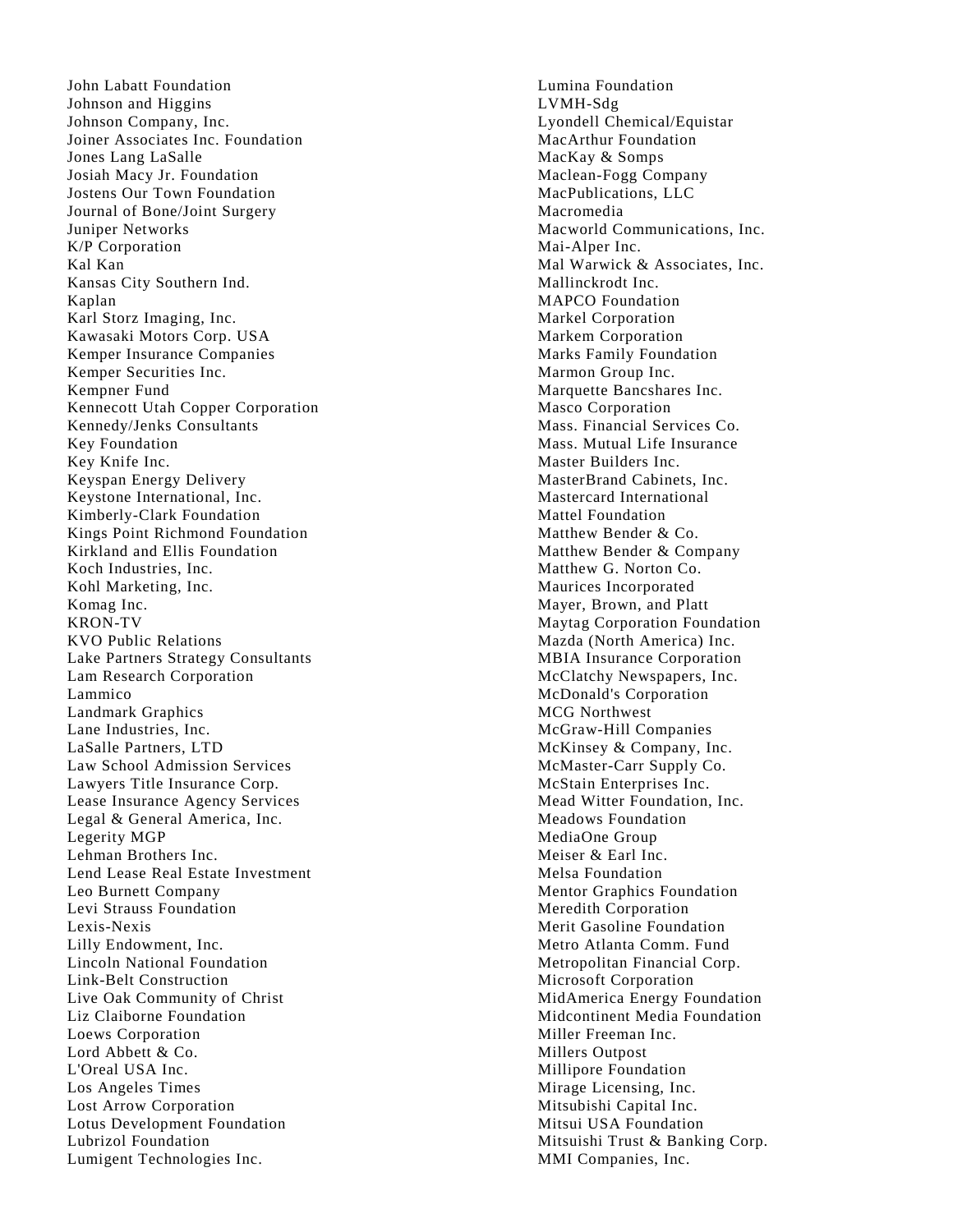Modern Women Modus Media International Moen Inc. Monsanto Fund MONY Foundation Moody's Corporation Morrison & Foerster Foundation MRW & Associates MTI (Minerals Technologies Inc.) MTS Systems Corporation Mueller Company Multiplan, Inc. Murdock Charitable Trust Murphy Oil Corporation Mutual of America N2 Consulting, LLC Natexis Banques Prpulaires National Exchange Carrier Assoc National Grange Mutual Ins. Co. National Grid USA Service Co. National Instruments Corp. National Processing Center National Reinsurance Corp. National Semiconductor National Service Foundation National Textiles LLC National Westminster Bancorp National Westminster Bank USA NationsCredit Corporation Navigators Insurance **NCCI** Neighbors of Woodcraft Neiman Marcus Group, Inc. Network Associates New England Business Service, Inc. New York Community Trust New York Marine Insurance Co. Newman Financial Services Inc. Newmont Mining Corporation Newpark Resources Newsweek, Inc. NICOR, Inc. Nike, Inc. Nims Associates, Inc. Nintendo of America Inc. Nissan Motor Corp. In U.S.A. Nokia Nord Family Foundation Nordson Corporation Norfolk & Dedham Group Nortel Networks, Inc. Northern Trust Company Northland Company Northridge Insurance Agency Inc. Novus International, Inc. NRG Energy NSTAR Foundation Nuclear Electric Insurance Nucraft Furniture Co. Nuevo Energy Company Nuveen & Co., Inc.

Oak Associates Ltd. Oce -USA O'Connor & Associates Odyssey Partners, L.P. Odyssey Reinsurance Corporation Ohio Hospital Insurance Co. Olive Bridge Fund Omega Healthcare Investors, Inc. Omgeo Omron Foundation Inc. Open Society Institute Oppenheimer Funds Oracle Oread Laboratories Organizational Psychologists, LLC Orlando Sentinel OSR Open Systems Resources OTA Limited Partnership Outrigger Enterprises, Inc. Palm, Inc. Paramount Communications Fdtn. Parisian Partners In Change, Inc. Patagonia Patrons Mutual Ins. Co. Paulson Training Programs Inc. Pave Tech Inc. PB Foundation Inc. PCS Inc. PEC Solutions Inc. Pella Rolscreen Foundation Penguin Putnam Inc. Penn Virginia Corporation Penton Media Inc. PepsiCo Foundation Pequot Capital Management Perry Capital, LLC Perry State Bank Char. Fdtn. Pew Charitable Trust Pfizer, Inc. Phelps Dodge Foundation Pioneer Group Pioneer Hi -Bred International Pitney Bowes Pittston Pittway Corporation PJM Interconnection LLC Plymouth Rock Foundation Plymouth Tube Co. PMI Food Equipment Group PNC Bank Foundation PolyOne Corporation Post Newsweek Station Power and Telephone Supply Co Poynter Institute PQ Corporation Premark International Prince Foundation Pritzker Foundation Pro Quest Company Progress Energy (GA plants)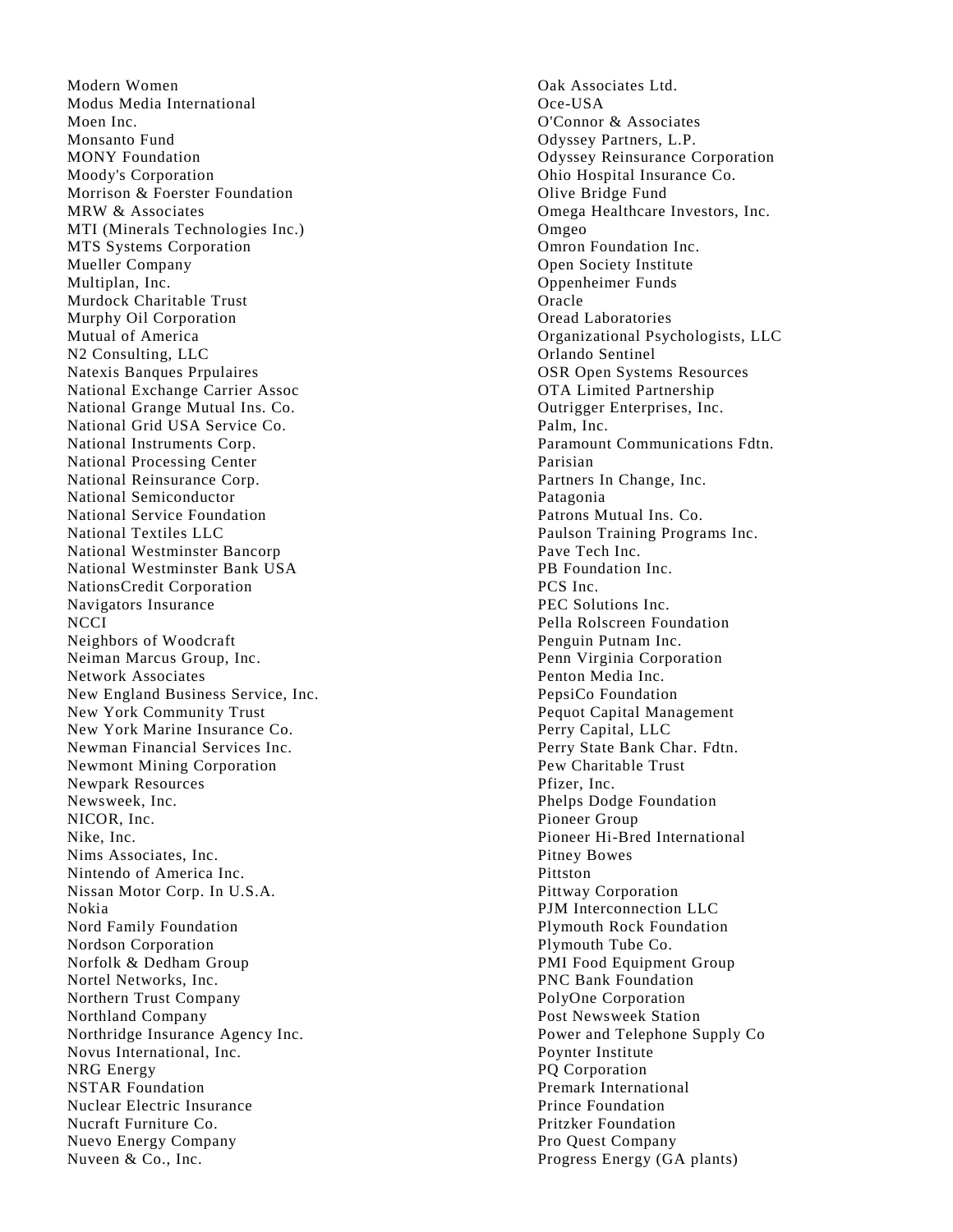Provident Companies Inc. Providian Financial Prudential Foundation PSA Inc. PSC Inc. Public Interest Communications Public Strategies Group Puget Energy Inc. PXRE Corporation Qad Inc. Quad/Graphics Quadra Foundation Quaker Chemical Foundation QUALCOMM, Inc. Radian Guaranty Inc. Radio City Productions Raleigh, Schwarz & Powell, Inc. Rally Electric Inc. Ralston Purina Company Rauscher Pierce Refsnes Raychem Corporation Reader's Digest Foundation RealNetworks Recom Technologies, Inc. Reebok Foundation Regency Realty Corporation Rembco Engineering Corporation Remmele Engineering Inc. Renaissance Technologies Corporation Residential Funding Corp. (GMAC RFC) Retirement Research Foundation Reuters Rexnord Foundation Ridgewood Savings Bank RLI Insurance Co. Robert R. McCormick Tribune Fdtn. Robert Wood Johnson Foundation Roberts Rents Inc. Rockefeller Foundation Rogers Casey & Assoc., Inc. Rosewood Foundation Royal & Sunalliance Royal Bank of Scotland Rreef Outreach Russell & Eleanor Horn Foundation Russell Corporation Russell Sage Foundation Ryan Associates Ryan Foundation S. S. Papadopulos & Associates S.H. Cowell Foundation Safeco Corporation Safeco Properties, Inc. Safeguard Sage Publications, Inc. Saint-Gobain Corporation Salesforce Foundation Sallie Mae Fund Samuel Goldwyn Foundation Samuel Stroum Enterprises San Francisco Foundation

San Francisco Wine Exc. Sankyo Pharma SAP Sapient Corporation Sapient Corporation Sara Lee Foundation Sauer-Sunstrand SBM-IMODCO, Inc. SBS Technologies, Inc. Schlumberger Schlumberger Austin Prod. Ctr. Scitor Corporation Scotsman Industrial Fdtn. Scudder Kemper Investments Inc. Security Life of Denver Sedgwick, Inc. Sempra Energy (formerly Pacific Enterprises) Serono Shurgard Siemens Automotive Sierra Health Foundation Silicon Graphics Silicon Laboratories Inc. Silpro Corporation SimplexGrinnell Simpson Manufacturing Co. Skillman Foundation Solar Optical Sony Music Entertainment, Inc. Sony Pictures Entertainment Sorus Fund Charitable Foundation Spear, Leeds & Kellogg SpectraLink Corporation Spencer Foundation Splash Technology, Inc. Spring Arbor Distributing Co. SPX Foundation Square D Foundation St. Ambrose Episcopal Church St. Andrew's Society of Detroit St. Francis Bank Foundation St. Paul Bank St. Paul Federal Bank Stanley Works Star Tribune Foundation Starbucks Stassen North America State of the Art State Street Corporation State Street Research & Management Stein Foundation, Jules & Doris Stockamp & Associates Stocker Foundation Stokes-Merrill Stone Energy Corporation Strategos Stride Rite Foundation Strong Capital Management, Inc. Stuart Foundation Style 2000 Incorporated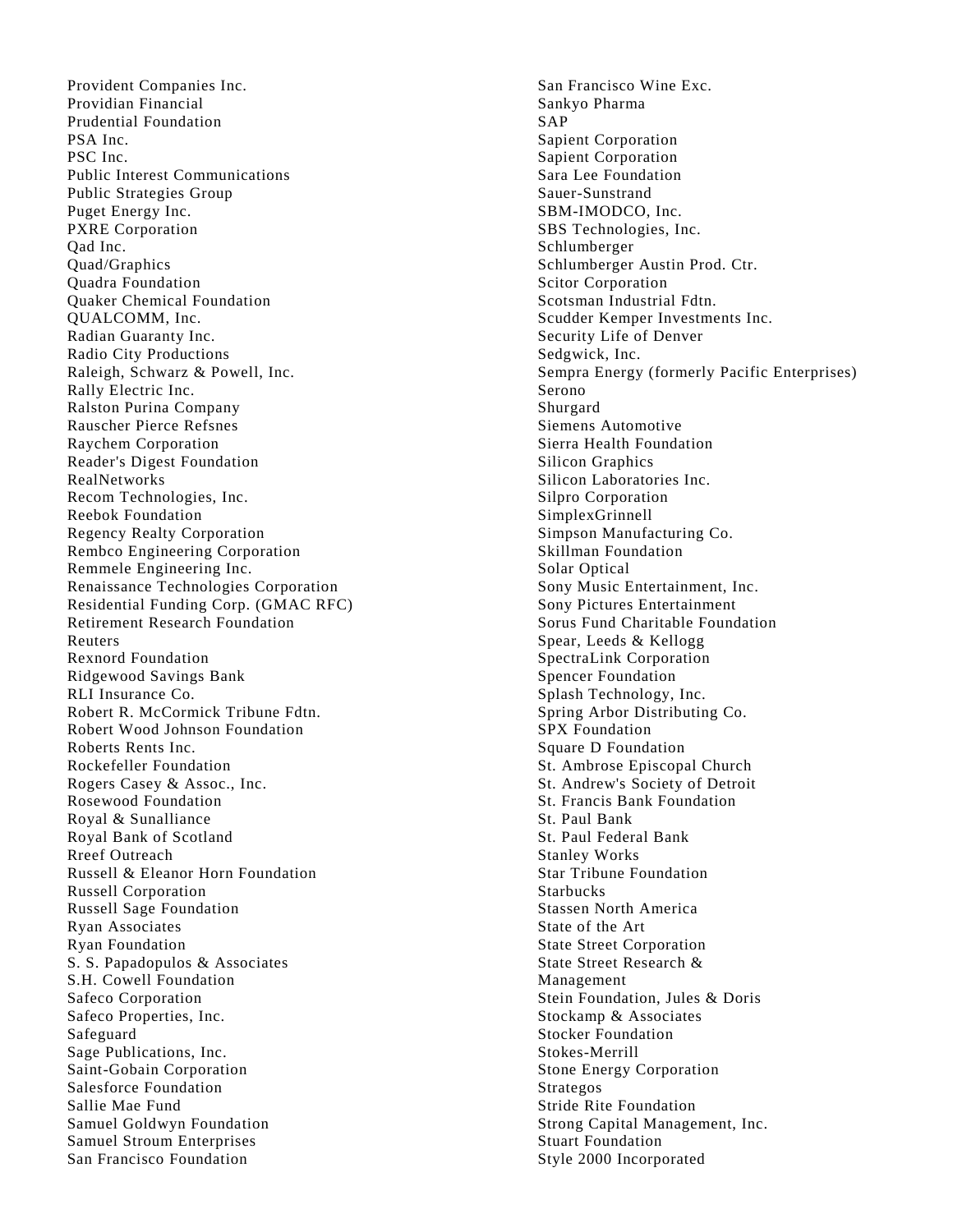Subaru of America Foundation Sun Life Financial Sundet Companies Sungard Systems Intl. Inc. Survey Sampling Inc. Susquehanna Investment Group SWCA Inc. Swiss Bank Corporation Symantec Corporation Synopsys Synthetech, Inc. T.Rowe Price Associates Foundation Tabors Caramanis & Associates, Inc. Takeda Pharmaceuticals NA Tandy/Radio Shack Tapemark Tauck Foundation TCF Foundation Teagle Foundation, Inc. Teledyne Technologies Teleflex Foundation Tellabs Foundation Tellabs Operations, Inc. Temple -Inland Foundation TemPositions Group of Companies Tenet Healthcare Foundation Tennant Foundation TEPG Simplex Tetley, Inc. Tetra Tech EM Inc. Texas Industries THAT Corporation The ARA Tower The Henley Group Therma -Tru Corporation Thompson Thomson Financial Services Thrivent Financial Tier1 Innovation TIG Specialty Insurance Co. Tiger Management LLC Time Insurance Foundation TLL Temple Foundation Tmodel Corporation Tokai Bank Ltd. Tomkins Corporation Foundation Torrington Savings Bank Toyota Technical Center USA Trans Union Transwestern Publishing Travelers Express Company Trilogy, Inc. TriNet Corp. Realty Trust, Inc. Triplepoint Inc. Tripos, Inc. Tucker Foundation Tudor Investment Corporation Tull Charitable Foundation Turner Investment Partners

TV Guide Tydings & Rosenberg U. S. Bancorp Foundation U. S. Borax, Inc. UBS Financial Services (formerly Paine Webber Group, Inc.) UFCW Local 342 -50 UFE Incorporated Unilever US Foundation Union Pacific Resources Group Uniphase Corporation United Asset Management Universal Hospital Services Universal Leaf Foundation Universal Music Group Universal Press Syndicate Uptons Inc. USAA USCS International USF&G Foundation, Inc. Valmet, Inc. Vantage Global Advisors Velcro USA Inc. Venture Law Group Veritas Software Corporation Verizon Foundation VICORP Restaurants Virginia Credit Union Inc. Virginia Wellington Cabot Foundation Visa International Vision Solutions Inc. Visual Marketing Inc. Visual Marketing Inc. Vivendi Universal W. K. Kellogg Foundation W. W. Grainger, Inc. W.P. Carey Foundation Wachovia Foundation Walker Richer & Quinn, Inc. Wallace Reader's Digest Washington Mutual Foundation Washington Post Company Waters Corporation Wayne Hummer Investment LLC Weberg Enterprises, Inc. Weil Capital Management Weisman Enterprises Inc. Wellington Management Co., LLC Wells Fargo Housing Foundation Western Asset Management Co. Westin Hotels & Resorts (MAGIC) Westmoreland Coal Company Weston Financial Group Wheat First Butcher Foundation Wheelabrator Technologies Inc. Whirlpool Foundation Whitaker Foundation Whiting Petroleum Corporation Wiley, Rein & Fielding William E. Simon Foundation William H. Donner Foundation